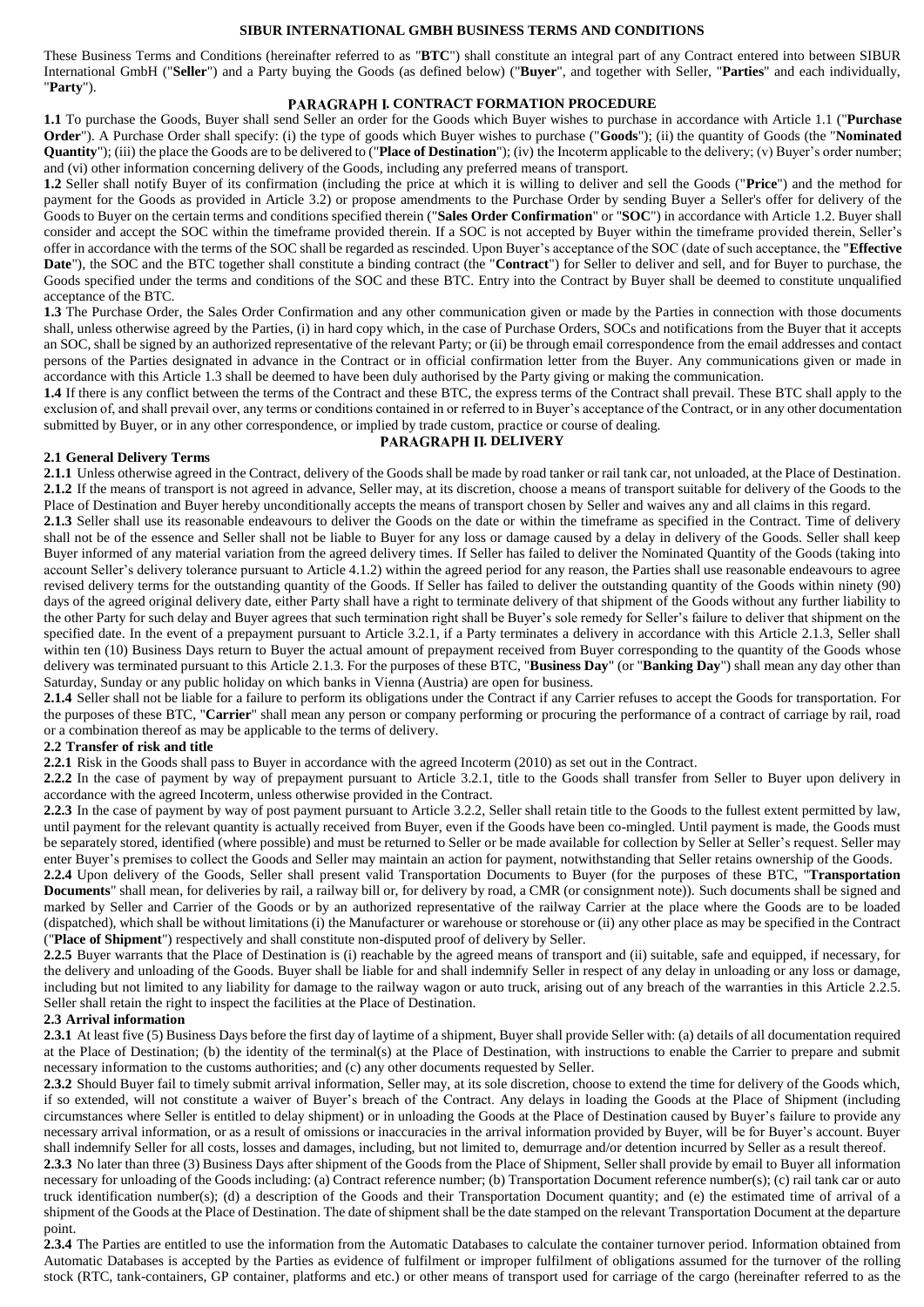"Transport"). Information obtained from Automatic databases is accepted by the Parties as evidence of fulfilment or improper fulfilment of obligations assumed for the Transport turnover. In case of disagreement with the information regarding Transport turnover stated by Seller and received from the Automatic Databases, Buyer is obliged to provide Seller with copies of documents issued upon the occurrence of the events, information about which is entered into Automatic Databases (hereinafter referred to as Primary documents). If the information received from the Automatic databases contradicts the information indicated in the Primary documents, then the Parties are guided by the indicated Primary documents. For the purposes of these BTC, **"Automatic Database"** shall mean the database of the Russian Railways Main Computing Center (GVC), ETRAN, DHL, TMS and other automatic databases that record information from documents issued during cargo transportation.

## **2.4 Seller's right to refuse**

**2.4.1**Seller shall be entitled to refuse at any time to undertake or complete a delivery of the Goods if:

(a) it is not possible to deliver under the intended or customary route to the Place of Destination for reasons beyond Seller's control;

(b) the cost of the delivery to the Place of Destination (including Taxes) and/or insurance, if applicable, has materially increased from the date on which the Contract was entered into; and/or

(c) at any time after loading at the Place of Shipment, either: (i) importation of the Goods to the Place of Destination is prohibited by Sanctions or applicable Laws; or (ii) the country, territory or region through which a shipment is scheduled to pass en route to the Place of Destination becomes affected by Sanctions.

**2.4.2** Should Seller agree to undertake delivery under an alternative route or at an alternative destination nominated by Buyer, Buyer shall indemnify and hold harmless Seller for any additional costs incurred in undertaking the delivery by way of an alternative route or to an alternative destination. **2.5 Laytime**

**2.5.1** Unless otherwise agreed by the Parties in accordance with the procedure set out in the Contract, the allowed laytime for the unloading of a quantity of the Goods shall 1 (one) calendar day for railroad delivery and 3 (three) hours for delivery by road respectively or such a lesser period as may be specified in the relevant charterparty.

**2.5.2** Laytime for road deliveries shall commence upon the arrival of each auto truck to the Place of Destination. For delivery by road, the truck will be deemed to have arrived as of the moment a relevant notice is furnished by the Carrier at the Place of Destination. The Buyer may not refuse to certify the receipt of the notice and if it does so, the Carrier must immediately notify the Seller thereof and the time of arrival shall be according to the Carrier's records. The Carrier may, but not obliged to, to engage a third party to certify the carriage's arrival. The Buyer shall pay in full any Carrier's and Seller's expenses and costs related to the Buyer's refusal to certify the notification. For the purpose of calculating unloading time, unloading shall be deemed to have been completed upon disconnection of the discharging hoses and / or removal of last item of the Goods from last auto truck's cargo space.

**2.5.3** Laytime per each rail transport shall be as set out in the Contract. In the event the laytime is not set out in the Contract, then such laytime shall be 1 (one) day starting upon arrival of the loaded rail transport at the Place of Destination and ending upon the date of return of the empty rail transport to the Carrier at the Place of Destination (**Return date**). The day of arrival of loaded rail transport shall not be included into the laytime. Sundays and Holidays shall be included (SHINC) unless loading on the Sunday or Holiday in question is prohibited by law or regulation or custom at the unload railway zone. The date of arrival and period of stay of the railway transport at the Place of Destination until Return date (turnover period) shall be determined based on information received from the Automatic Database.

## **2.6 Demurrage**

**2.6.1** In circumstances where Buyer is required under the Contract to unload the Goods, if Buyer has not unloaded the Goods within the time allowed in accordance with the laytime provisions of the Contract, Buyer shall pay Seller demurrage in respect of the excess time at the demurrage rate set out in the Contract within five (5) Business Days after the issuance of the relevant invoice by Seller, unless Buyer provides documentary proved evidence arguing the Seller's demurrage claim within Claim period. The period for Seller's demurrage claim consideration by the Buyer shall be 30 (thirty) days upon receipt of the demurrage claim (Claim period).

**2.6.2** Where no demurrage rate has been provided in the Contract, the demurrage rate shall be as set out in the relevant agreement with the Carrier or, if the agreement does not specify a demurrage rate, as per the market rate for the applicable means and size of transport on the date of the completion of unloading as shall be assessed by a mutually agreed independent broker.

**2.6.3** It is presumed that container, railway wagons, container chassis and SILO trucks (each, a "**Transport**") arrive at the Place of Destination for unloading in good condition, unless Buyer promptly (but not later than three (3) hours after arrival) informs Seller of any defects. In the event of damage to Transport by Buyer or Buyer's counterparties, Buyer shall immediately inform Seller about the occurrence of such event and shall indemnify and hold Seller harmless for any losses incurred due to such damage within five (5) days from the date of Seller's demand. If any Transport is lost within the period of use by Buyer or Buyer's counterparties, Buyer shall pay to Seller an amount equal to the market value of the relevant Transport of identical model and year of manufacture including costs incurred for putting it into operation. The Transport shall be deemed lost if it is not returned to Seller within ninety (90) days from the date of the Goods arrival at the Place of Destination.

Buyer is responsible for the transfer of empty rail transport in accordance with Seller's instructions advised pursuant to the Agreement on International Goods Transport by Rail (SMGS). In the event of a wrong or incorrect usage of Seller's SMGS instructions, Buyer shall pay Seller liquidated damages at the rate of USD 500 (five hundred United States Dollars) per rail transport per day. In addition to the foregoing Buyer shall reimburse Seller for all documented costs and expenses incurred due to the incorrect filling of the shipping documents for the empty Transport, resulting in the Transport's return to an incorrect railway station. For the avoidance of doubt, if the shipping documents for the rail tank cars return are filled in accordance with Seller's instruction, Buyer shall not be responsible for any costs and expenses incurred due to their return to an incorrect railway station.

## **2.7 Customs formalities**

**2.7.1** If Goods are exported from the customs territory of the Russian Federation, Buyer shall ensure the departure of Goods from the territory of the Russian Federation within 90 (ninety) calendar days from the date when the customs procedures for export are completed on the territory of the Russian Federation (date of the stamp "Clearance allowed" in CCD).

**2.7.2** Unless otherwise provided in the Contract, for the delivery by road transport and/or for the delivery by railroad within 7 (seven) Business Days from the date of issue of railway bills and / or CMR, Buyer shall provide the copies of: railway bills with legible notes made by the destination railway station; and/or CMR with legible notes of border crossing. For the execution of the above conditions Buyer should send the scan copies to the email address: [docsved@sibur.ru](mailto:docsved@sibur.ru) (standart for one letter = MAX 5 MB). The originals should be sent by DHL Express to the address: LLC "SIBUR", Postal address: Motalny pereulok, 8-Bugrov Business Park, Building A, Att.: Shubny Alexander (+78314636400, 2674), Foreign Economic Activity Support Department.

**2.7.3** If Buyer fails to fulfil the obligations under this Clause Buyer shall pay Seller liquidated damages amounting to 25 % of Goods' value.

**2.7.4** The Parties confirm that the above liquidated damages are the reasonable and proportionate to protect Seller's legitimate interest in performance in the event the Transportation Documents are not provided to Seller within specified period.

## **3.1 Payment Conditions**

# PARAGRAPH III. PAYMENT

**3.1.1** The Price (per metric ton) payable for the Goods shall be in accordance with the Contract and as set out in Seller's invoice. Buyer shall make payment by telegraphic transfer. Funds must be received in Seller's nominated bank account as indicated in the invoice by no later than the due date on Seller's invoice or no later than the last Banking Day before the due date if that due date falls on a non-Banking Day. Buyer shall provide Seller with a copy of its SWIFT confirmation within twenty four (24) hours of payment. The date of payment shall be deemed to be the date Seller's nominated bank account is credited with 100% (one hundred per cent) of the amount specified in Seller's invoice. The Parties hereby agree notwithstanding the currency specified in price determination of the Goods in the Contract the currency of the payment may be any of the following currencies: USD, EUR, RMB, RUB, AED, TRY or Swiss francs (CHF). The Buyer shall make all payments under the Contract strictly in the currency specified in the respective invoice issued by the Seller and according to the bank details (hereinafter the "Bank Details") specified in the respective invoice. The conditions of this clause 3.1.1 are of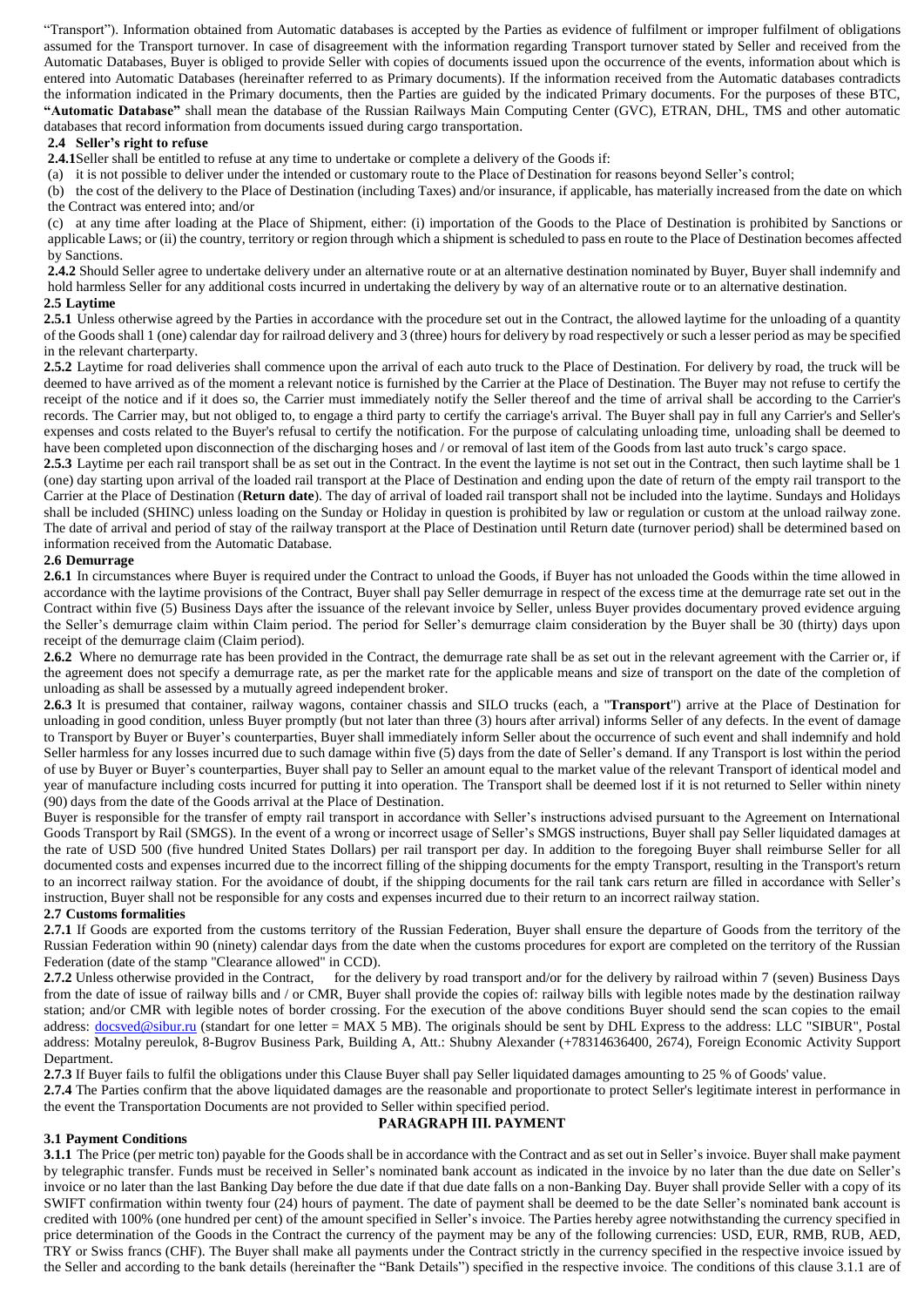the essence and breach of this clause shall be deemed a material breach for the purposes of the Contract. The payment shall be effected at the exchange rate of the European Central Bank ("ECB"). For USD, EUR, RMB, AED, TRY or CHF the invoice amount shall be converted into another currency by using the foreign exchange rate of the European Central Bank ("ECB"), rounded to four decimal places, quoted at 16:00 hours Central European Time as reported on the ECB web site (www.ecb.int), one banking day before the Payment Date. For RUB the invoice amount shall be converted into another currency by using the foreign exchange rate of the Russia Central Bank ("CB RF"), rounded to four decimal places, quoted on the CB RF website [\(www.cbr.ru\)](http://www.cbr.ru/), one banking day before the Payment Date. For the purposes of this Clause: "Payment Date" means the value date indicated in a SWIFT message (or other accepted means of written interbank payment instructions) with payment instructions (or in the other respective payment document if applicable) for the respective payment.

**3.1.2** The Price is exclusive of Taxes (including VAT) and Seller shall have the right to invoice Buyer for any VAT or other Taxes in so far as such Taxes are not for Seller's account under the Contract. For the purposes of these BTC, "**Tax**" or "**Taxes**" shall mean all (i) taxes, fees, duties, tariffs, levies, imposts, or other public charges of any kind, including, without limitation, taxes, required contributions or other charges on or with respect to income, franchise, gross receipts, property, sales, use, profits, capital stock, payroll, employment, social security, health insurance fund, pension fund and other social funds, workers compensation and unemployment or related compensation, (ii) taxes or charges in the nature of excise, withholding, ad valorem, stamp, transfer, value added or gains taxes, (iii) license registration or documentation fees, (iv) customs duties, tariffs and similar charges of any kind whatsoever and (v) any interest, penalties, additions to tax or additional amounts imposed by any taxing authority with respect to those items enumerated in items (i), (ii), (iii) and (iv) of this definition.

**3.1.3** All payments due or payable to Seller under the Contract shall be paid in full without the right to any discount, deduction, set-off, lien, claim or counter-claim, regardless of whether Buyer is required to withhold or to apply any Taxes on payments made under the Contract. If Buyer is required to withhold or to apply any Taxes on payments made under the Contract, then Buyer shall gross up such payments so that Seller receives after the deduction of Tax, the full sum due and payable under the Contract as if no such Taxes had been deducted, regardless of any withholdings or application of any Taxes on payments made under the Contract. For the avoidance of doubt, Seller shall be entitled at all times to set-off against any and all amount owing at any time from Buyer to Seller against any amount payable at any time by Seller under the Contract.

**3.1.4** If Buyer fails to pay any amount when due under the Contract, Buyer shall pay to Seller interest on the outstanding amount for each day of delay at the rate of twelve per cent (12%) per annum.

**3.1.5** If Buyer breaches the terms of payment, Seller may, at its option, suspend delivery of the Goods to Buyer, require security for payment or unilaterally terminate the Contract.

**3.1.7** On a semi-annual basis the Verification Act should be fully executed by both Parties. The Seller shall send by fax or by email to the Buyer the Verification Act signed by the Seller once in a quarter. Within 2 (two) days from the date of receipt of the Verification Act signed by the Seller the Buyer shall check the Goods delivered quantity, amount paid for the Goods, and provide the Seller with its motivated objections (if any). The Seller shall consider such motivated objections within 7 (seven) days and put the corrections into the Verification Act or negotiate with the Buyer on the amicable basis the content of the Verification Act which should be executed by both Parties. Without prejudice to the above, the Verification Act shall be executed upon any Party request if any.

**3.1.8** "Verification Act" shall mean verification act executed between the Buyer and the Seller and confirming the quantity of and amount paid for delivered the Goods for a particular period.

### <span id="page-2-0"></span>**3.2 Payment terms**

Payment for the Goods shall be effected by Buyer in accordance with the method set out in the Contract, which shall either be by way of prepayment in accordance with Article [3.2.1](#page-2-2) or post payment in accordance with Articl[e 3.2.2.](#page-2-3)

### <span id="page-2-2"></span>**3.2.1 Prepayment**

(a) Buyer shall pay one hundred per cent (100%) of the amount specified in Seller's proforma invoice in advance of delivery by not later the date specified in Seller's proforma invoice. Seller's proforma invoice shall be issued on the basis of the Nominated Quantity.

(b) If the amount paid by Buyer as prepayment for the Goods is less than the amount due for the quantity of the Goods delivered by Seller to Buyer under the Contract as set out in the relevant Transportation Document ("**Delivered Quantity**") Buyer shall pay the outstanding balance within five (5) days of Seller's invoice for the balance.

(c) If the amount paid by Buyer as prepayment for the Goods exceeds the amount due for the Delivered Quantity, the Parties shall mutually agree if (i) such difference between the amounts will be applied to future deliveries under a Contract or otherwise; or (ii) Seller shall reimburse Buyer such difference.

(d) Should Buyer pay less than 100% of the amount specified in Seller's invoice according to Article 3.2.1(a) above, Seller may, but shall not be obliged to, deliver a quantity of the Goods corresponding the actual amount of prepayment received from Buyer.

(e) In case of partial prepayment The Buyer shall pay the Goods via the following terms: 5% - 50 % (as specified in the proforma invoice) of the Total Goods Value shall be paid by the Buyer in advance before the Goods dispatched from Manufacturer but in any case not later than within than 5 Business Days after the date of the Seller's proforma invoice, 50 % - 95 % (as specified in the proforma invoice) of the Total Goods Value shall be paid by the Buyer after the Goods dispatched from the Place of Shipment but in any case not later than 5 Business Days after date of Bill of Lading issued at the Place of Shipment. In case the Buyer fails to pay the remaining amount of the Total Goods Value within 5 days as specified above, the Seller shall not be liable to deliver the Goods to the Buyer and is entitled to retain the advance payment paid by the Buyer for compensation of the Seller's expenses and/or losses. Transfer of title and risk shall occur after receiving 100% payment to the Seller's bank account.

### <span id="page-2-3"></span>**3.2.2 Post payment**

Buyer shall, upon delivery, pay one hundred per cent (100%) of the amount specified in Seller's invoice by no later than the due date specified in Seller's invoice. In case financial institutions (ING, RBI, EXIAR) decrease Buyer's credit limit for Seller so that it is not enough to fully cover further supplies under the Contract (which shall be confirmed via e-mail by pdf confirmation from the respective financial institution), Seller is entitled to unilaterally switch Buyer to prepayment terms of payment upon notification of Buyer within 3 Business days.

# PARAGRAPH IV. QUALITY AND QUANTITY

### **4.1 Quantity Certification**

**4.1.1** The Delivered Quantity under the Contract shall be equal to the quantity stated in the Transportation Document.

<span id="page-2-1"></span>**4.1.2** Seller shall be entitled to a delivery tolerance of ten per cent (+/-10%) of the Nominated Quantity without any right for Buyer to claim that Seller did not meet the Nominated Quantity, and/or require Seller to take back any quantities in excess of the Nominated Quantity.

**4.1.3** In case of the amount paid by the Buyer as the prepayment for the Goods exceeds the amount due to be paid for the Nominated Quantity the Parties shall mutually agree if (i) such difference between the amounts will be applied to the further deliveries if applicable or (ii) the Seller shall return such difference between the amounts within 5 (Five) days of an appropriate Verification Act is executed by the Parties.

### **4.2 Quality and Quantity Inspection**

**4.2.1** The quantity of the Goods stated in the Transportation Documents shall be based on the weight determined at the Place of Shipment.

<span id="page-2-4"></span>**4.2.2** Unless otherwise agreed by the Parties in accordance with the procedure set out in the Contract, the quality and quantity of the Goods may, at the Buyer's election, be verified at the Place of Destination by an an independent-recognised inspector appointed by the Parties to perform quality and quantity inspection of the Goods such as SGS (or similar internationally recognized inspection company mutually agreed between the Parties) ("**Inspector**") in accordance with the standard practice at the Place of Destination. The costs of the inspection pursuant to this Article [4.2.2](#page-2-4) shall be borne by Buyer. Seller shall, at its own cost and expense, have the right to have a representative present to witness the inspection.

**4.2.3** The results of the Goods' quantity and quality inspection at the Place of Destination shall be documented in the report, conclusion, opinion, certificate or other written document (or combination thereof) issued by the Inspector ("**Inspector's Report**") and shall be conclusive and binding on the Parties for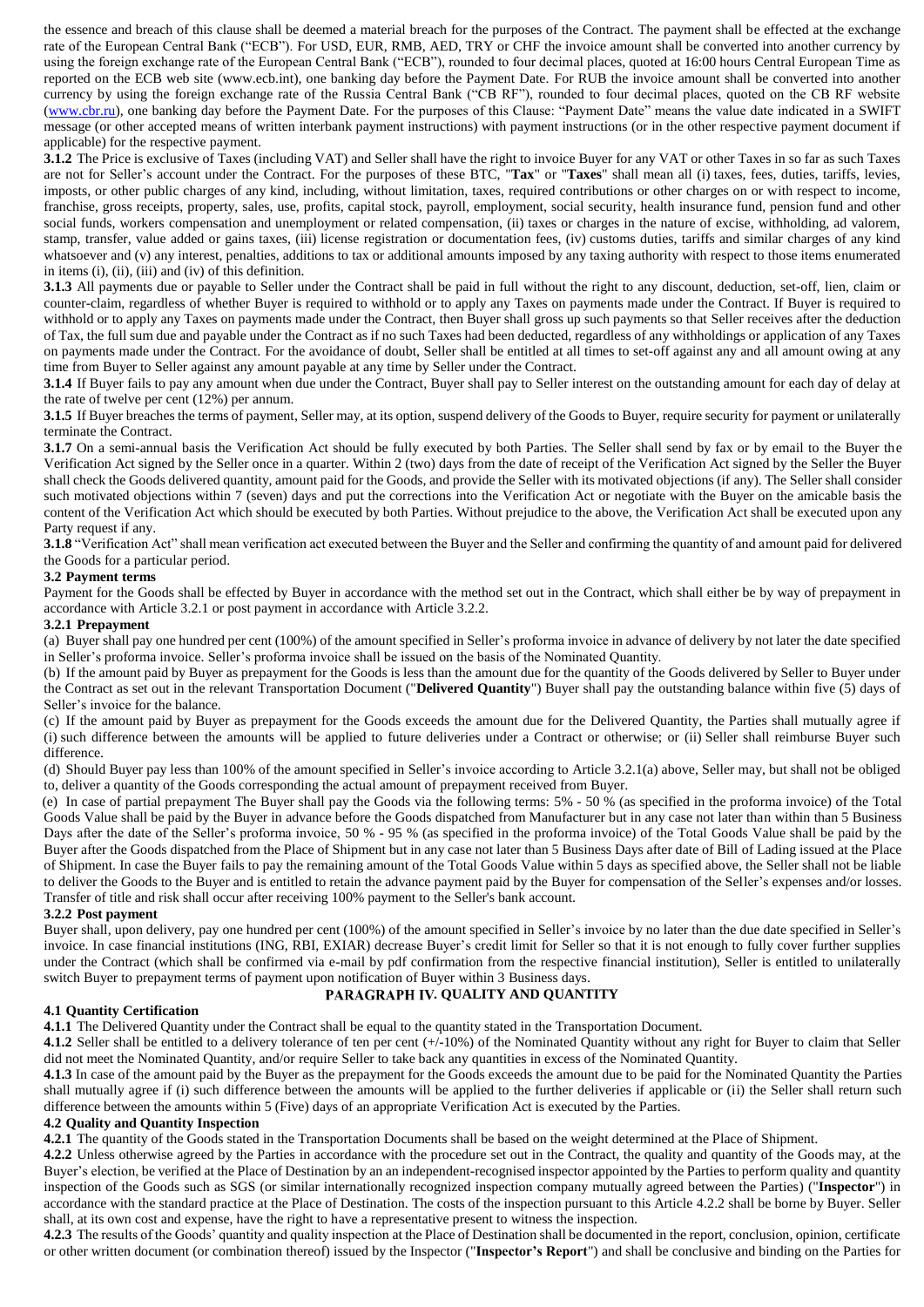invoicing purposes and for quality purposes and/or for quantity purposes, except in case of fraud or manifest error. The Inspector's Report shall be issued to the Parties as soon as practicable upon completion. The Inspector shall retain samples taken for at least ninety (90) days from the date of inspection.

**4.2.4** In the event that the quality of the Goods does not conform to the specification describing the quality of the Goods agreed by the Parties set forth in the Contract ("**Specification**"), the Parties shall discuss any discounted Price that can be paid by Buyer for such non-conforming Goods, or, if no agreement is reached on a discounted Price, Seller shall, at its option, either: (a) replace the defective portion of the Goods with an equal quantity of the Goods within a reasonable time of receiving Buyer's notice; or (b) in the event of a prepayment pursuant to Articl[e 3.2.1,](#page-2-2) refund any prepayment of the Price in respect of that portion of the Goods which is shown to be defective.

## <span id="page-3-0"></span>**4.3 Claims**

**4.3.1** Any claims in respect of the quantity of the Goods or in respect of damage in transit must be made by Buyer to Seller within three (3) Business Days after the Delivery Date. For the purposes of these BTC, "**Delivery Date**" shall mean the moment when the Goods are deemed delivered to Buyer and which concurs with the transfer of risk and/or title from Seller to Buyer as per the Incoterm specified in the Contract.

**4.3.2** Any claims in respect of non-conformity to the Specifications or any other claim related to the quality of the Goods noticed during the initial inspection at the Place of Destination must be made by Buyer to Seller as soon as Buyer becomes aware of such non-conformity and, in any event, within two (2) weeks after the Delivery Date. Claims in respect of defects that could not have been reasonably detected during unloading and an inspection at the Place of Destination shall be made to Seller as soon as Buyer becomes aware of such defect, and in any event prior to the processing or co-mingling of the Goods or within ninety (90) calendar days of the Delivery Date, whichever is the earlier.

**4.3.3** If Buyer fails to make a claim within the relevant periods provided in this Article [4.3](#page-3-0) such claim will automatically be considered as time barred, null and void, and such delivered Goods shall be deemed to be accepted by Buyer and in conformity to the Specifications and further claims in respect of such Goods shall not permitted.

### **5.1 Late acceptance and non-acceptance**

### **PARAGRAPH V. LIABILITY**

<span id="page-3-1"></span>**5.1.1** If Buyer fails or refuses to accept a delivery of the Goods or any part thereof within the applicable laytime; provided that such Goods have been delivered in accordance with the Contract, without prejudice to Seller's other rights under the Contract or applicable law, Seller may either (a) pass the Goods to an appropriate local logistics and/or storage company at Buyer's risk and expense of which Buyer shall be notified within a reasonable time; or (b) sell the quantity of the Goods which were not taken by Buyer. Seller shall also be entitled to claim without limitation all and any transport costs, cancellation costs, storage costs, customs duties, demurrage and other similar or related costs and expenses arising out of or in connection with such late acceptance or refusal together with the difference in the price obtained for the Goods when compared to the Price under the Contract.

**5.1.2** Seller is entitled to exercise its rights under Article [5.1.1](#page-3-1) irrespective of whether title to the Goods has passed to Buyer under the Contract. The quantity of the Goods confirmed by such a logistics or storage company upon receipt shall be deemed as due confirmation of the quantity of the Goods delivered by Seller.

### **5.2 Limitations of Liability**

**5.2.1** Nothing in this Agreement shall limit or exclude either Party's liability for: (a) death or personal injury resulting from the negligence of that Party or its directors, officers, employees, contractors or agents; (b) any losses to the extent caused by fraud, fraudulent misrepresentation, deceit or dishonesty; or (c) any other liability which cannot be excluded or limited by applicable law.

**5.2.2** Neither Party shall be liable whether in contract, tort (including negligence), under any indemnity, breach of statutory duty, or otherwise arising out of, or in relation to, the Contract for: any loss of profit or revenue; loss of goodwill; any cost of labour; loss of further business; repudiatory breach; or any indirect or consequential loss.

**5.2.3** Seller's liability to Buyer whether based on an action or claim in contract, tort (including negligence), under an indemnity, breach of statutory duty or otherwise arising out of, or in relation to, the quality of the Goods delivered hereunder, shall not exceed, in relation to a shipment of the Goods, at the lessor of (i) fifty per cent (50%) of the amount, in respect of a relevant shipment of the Goods, calculated by multiplying the Delivered Quantity by the Price or (ii) the amount of the Goods processed by the Buyer within the relevant shipment.

#### **6.1 Health, Safety and Environment**

### **PARAGRAPH VI. MISCELLANEOUS**

**6.1.1** The Goods supplied shall be in a condition which Seller reasonable considers to not constitute a hazard to health or safety, provided that the Goods are handled, used and stored in accordance with best industry safety practices applicable to the Goods. Buyer shall consult the Manufacturer's Material Safety Data Sheet (MSDS) (if any), relevant codes of practice and factory inspectorates with regard to adequate hygiene, safety and environmental standards and enforcement thereof, with respect to handling, processing and storing of the Goods and any by-products and wastes. Buyer shall have no claim of any kind against Seller directly or indirectly arising from damage to any property or person as a result of direct or indirect exposure to the Goods. For the purposes of these BTC, "**Manufacturer**" shall mean the plant by which the Goods are produced.

**6.1.2** Seller shall not be liable for any cost, loss or damage resulting from the receipt of the Goods in non-compliant storage facilities. Buyer shall indemnify Seller against any claim which any third party may bring against Seller in this respect.

**6.1.3** Any advice given by Seller concerning storage, transport, use or application of the Goods delivered shall be on a without prejudice basis and Seller shall not be liable for any loss, damage or expense resulting from observance to such advice.

**6.1.4** Notwithstanding any other provision to the contrary in the Contract, in providing Buyer with any health, safety and environmental information relating to the Goods required or reasonably requested by Buyer in order to comply with REACH, regardless of their source, Seller provides no warranty or representation as to the accuracy or completeness of such information and Seller accepts no liability for any loss, damage, delay or expense incurred by Buyer for whatever reason arising from its reliance on the accuracy of such information and/or the existence of a valid (pre-) registration of the Goods to be imported into the EU/EEA.

**6.1.5** When being in the territory of the Manufacturer the Buyer and the representatives of the Buyer undertake to comply with the HSE Requirements published on the Seller's website [\(http://sibur-int.com/upload/documents\)](http://sibur-int.com/upload/documents). The Buyer has read, accepted and agreed with the HSE Requirements.

### **6.2 Force Majeure and Sanctions**

**6.2.1.** Neither Party shall be liable to the other Party for any delay or non-performance of any obligations under the Contract if such delay or nonperformance is due to circumstances reasonably beyond such Party's control and could not have reasonably been prevented by such Party ("**Force Majeure Event**"). For the purposes of this Article 6.2, any decrease in the production of the Manufacturer shall be deemed to be a Force Majeure Event. A Party seeking relief under this Article 6.2 shall promptly notify the other Party of the relevant event, which notification shall be accompanied by a certificate or other document describing the occurrence of the Force Majeure Event and its anticipated duration issued by the respective Chambers of Commerce of Seller's or Buyer's country or of a transit country or any other Applicable Authority, or, in the event of a failure to supply by the Manufacturer and/or Seller, a notice issued by the Manufacturer and signed by the authorised representatives of the Manufacturer and Seller. For the purposes of these BTC, "**Applicable Authority**" shall mean (a) any supranational organization or any state or political subdivision thereof, and (b) any authority exercising executive, legislative, judicial, regulatory or administrative functions on behalf of the supranational organization, the state or its political subdivision, including without limitation any supranational authority, government authority, ministry, agency, department, board, commission or instrumentality and subdivisions thereof, pursuant to the rights granted thereto by applicable law. In the event that the affected party's inability to perform exceeds three (3) months, the Party not affected by a Force Majeure Event shall, on giving of 30 (thirty) days written notice, have the right to terminate the Contract. Where the Contract is so terminated, neither Party will be entitled to compensation or damages arising from or in connection with this Clause, save in respect of shipments delivered prior to the Force Majeure Event.

**6.2.2.** Where any performance by a Party would be in violation of, inconsistent with, or expose such party to the Sanctions, such Party (the **"Affected**  Party") shall, as soon as reasonably practicable give written notice to the other Party of its inability to perform. Once such notice has been given the Affected Party shall be entitled: i. to immediately suspend the affected obligation (whether payment or performance) until such time as the Affected Party